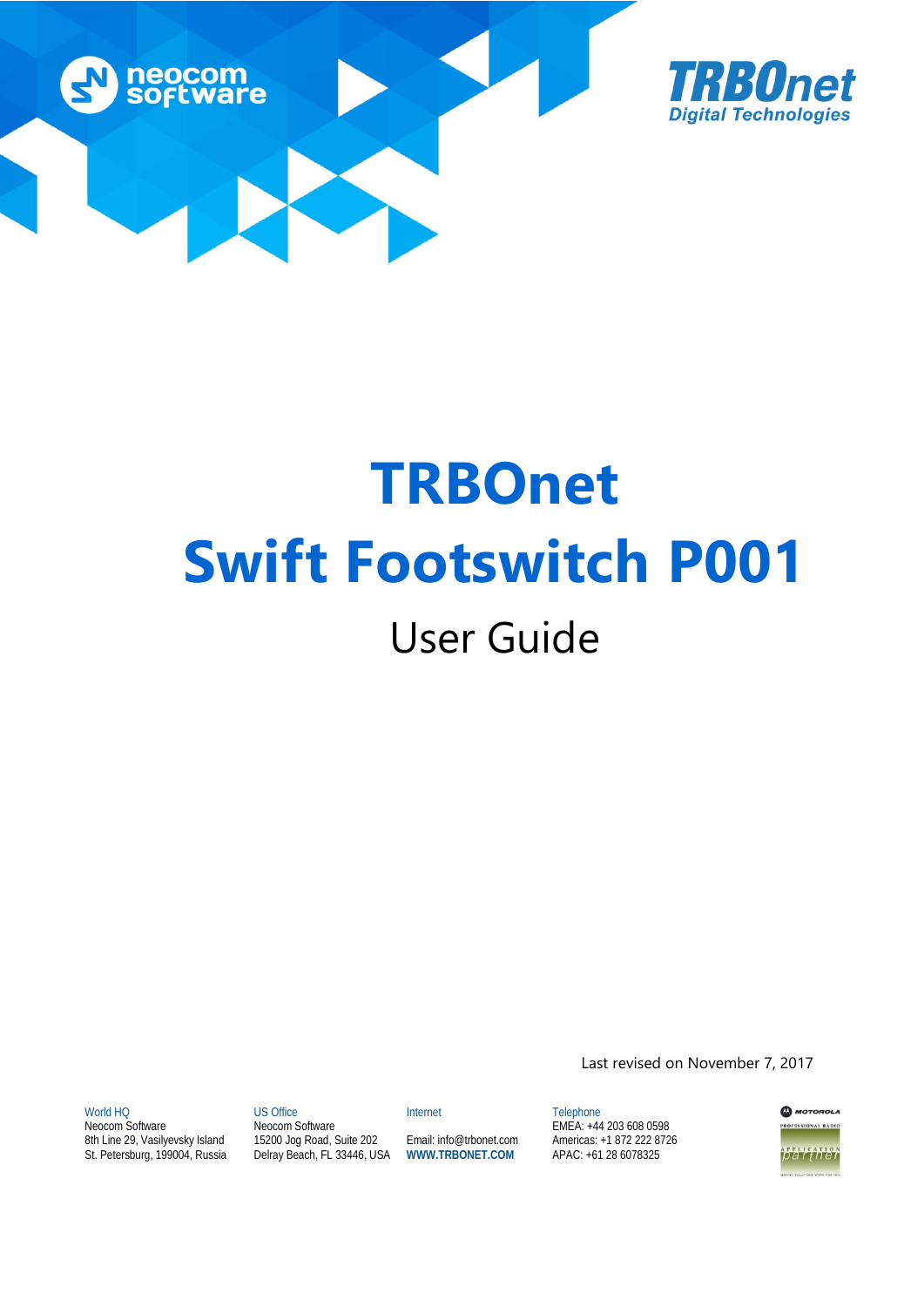

## **1 Introduction**

The **TRBOnet Swift Footswitch P001** (hereinafter "footswitch") allows the dispatcher to push and release the PTT button while their hands are free. There are two design versions of the footswitch: with RS-232 and RJ-45 connectors, respectively. To connect a footswitch to the PC via a USB port, you'll have to use a footswitch with RJ-45 connector and an additional TRBOnet Swift Adapter M002 (hereinafter, "M002 adapter").



### **1.1 Technical features**

- Plug connection: RS-232 or RJ-45
- Connector cable: 1,8 m
- Dimensions: 78/103/39 mm
- Weight: 250 g
- Material: plastic
- Color: black

## **2 Connection to TRBOnet Enterprise**

## **2.1 Connection via COM-port**

This section describes how to connect the footswitch to the PC via a COM-port and configure required parameters in TRBOnet Dispatch Console.

- Connect the footswitch to the PC via a COM-port.
- Run TRBOnet Dispatch Console.
- On the **Tools** menu, click **Options**.
- In the **Options** dialog box, select the **Hardware** tab.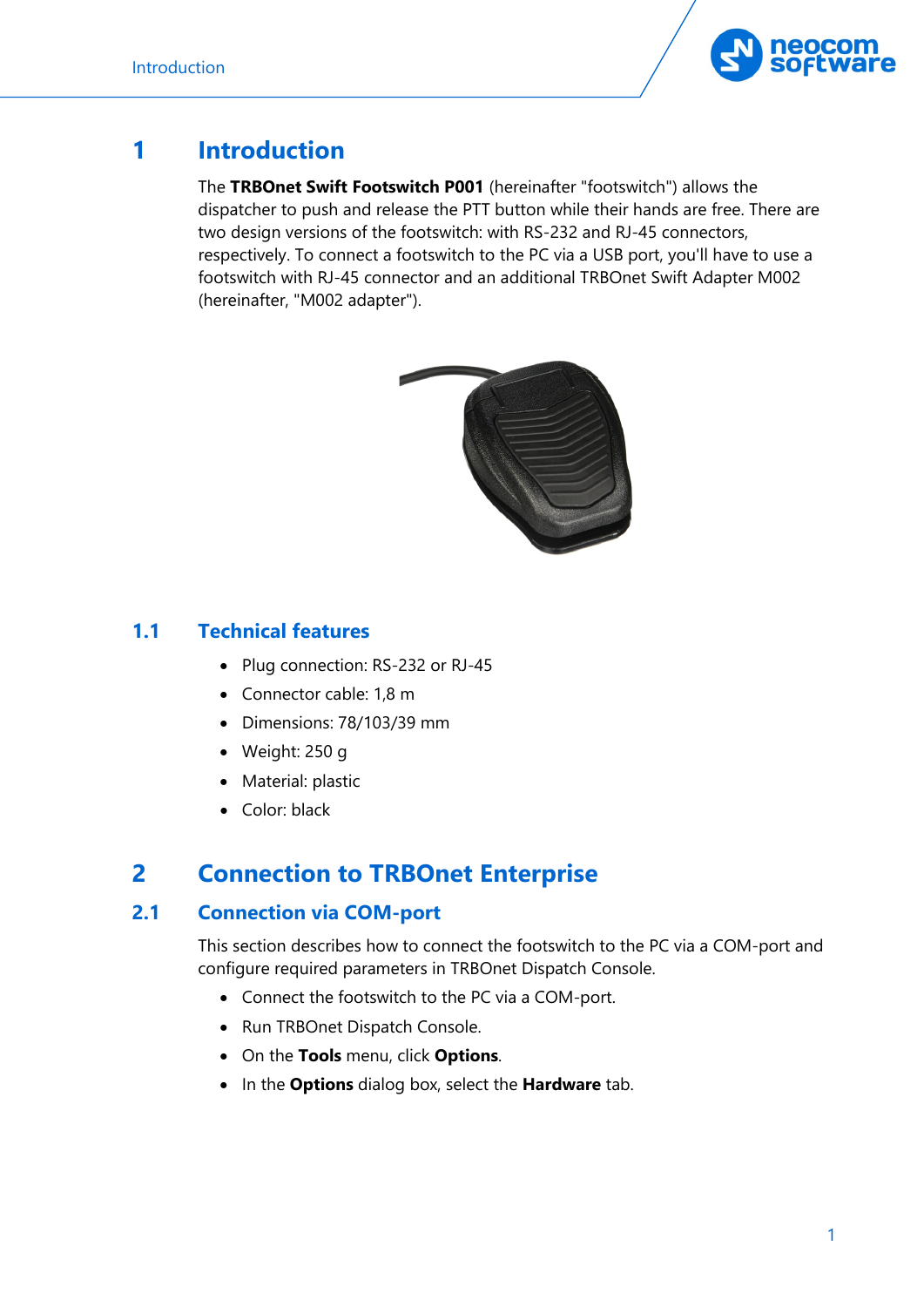

| External hardware options. You can attach an additional equipment to<br>control PTT button (footswitch, hand microphone, etc)<br>Use external hardware<br>Serial port:<br>COM3<br>TRBOnet footswitch<br>$\vee$ Use signaling device<br>Serial port:<br>COM1<br>Configure<br><b>USB Devices:</b><br>Name<br>Description<br>Type<br>Motorola Mic<br><b>TRBOnet Mic Adapter</b><br><b>He Add B</b> Edit X Delete<br>4022<br>÷<br>First VoIP port:<br>$\div$<br>13152<br>First IP Camera port: | Sound<br>Map | Coverage Map | Hardware<br>Advanced Audio<br>Alarm |  |
|--------------------------------------------------------------------------------------------------------------------------------------------------------------------------------------------------------------------------------------------------------------------------------------------------------------------------------------------------------------------------------------------------------------------------------------------------------------------------------------------|--------------|--------------|-------------------------------------|--|
|                                                                                                                                                                                                                                                                                                                                                                                                                                                                                            |              |              |                                     |  |
|                                                                                                                                                                                                                                                                                                                                                                                                                                                                                            |              |              |                                     |  |
|                                                                                                                                                                                                                                                                                                                                                                                                                                                                                            |              |              |                                     |  |
|                                                                                                                                                                                                                                                                                                                                                                                                                                                                                            |              |              |                                     |  |
|                                                                                                                                                                                                                                                                                                                                                                                                                                                                                            |              |              |                                     |  |
|                                                                                                                                                                                                                                                                                                                                                                                                                                                                                            |              |              |                                     |  |
|                                                                                                                                                                                                                                                                                                                                                                                                                                                                                            |              |              |                                     |  |
|                                                                                                                                                                                                                                                                                                                                                                                                                                                                                            |              |              |                                     |  |
|                                                                                                                                                                                                                                                                                                                                                                                                                                                                                            |              |              |                                     |  |
|                                                                                                                                                                                                                                                                                                                                                                                                                                                                                            |              |              |                                     |  |
|                                                                                                                                                                                                                                                                                                                                                                                                                                                                                            |              |              |                                     |  |
| Use proxy server                                                                                                                                                                                                                                                                                                                                                                                                                                                                           | Hid          |              |                                     |  |
| Configure                                                                                                                                                                                                                                                                                                                                                                                                                                                                                  |              |              |                                     |  |

- **Select the Use external hardware** checkbox.
- **Fig. 5** From the **Serial port** drop-down list, select **COM3**.
- **Select the <b>TRBOnet footswitch** checkbox.
- Click **OK**.
- In the **Radio Interface** pane, select the checkbox on those PTT boxes for which you want to use the footswitch.

| <b>Radio Interface</b>                                                                                 |                                                                   |
|--------------------------------------------------------------------------------------------------------|-------------------------------------------------------------------|
| Radio Interface Telephony<br><b>Recent Calls/Events</b>                                                | <b>Extended Messages</b>                                          |
| E.<br>Ø<br><b>Telephony</b><br>电<br>$2 \mid 3 \mid$<br>$\cdots$<br>$4 \mid 5 \mid 6$<br>Menu<br>$\sim$ | <b>Intercom</b><br><b>ER 0</b><br><b>Free channel</b><br>All Call |
| <b>Private Call</b><br><b>ER 0</b><br>$\ket{\bullet})$<br><b>Free channel</b><br>PTT<br>125            | $\sqrt{2}$ Group 10<br>  1   2<br><b>Free channel</b><br>Police   |
| <b>Group 20</b><br>48 2<br><b>Free channel</b><br>Firemen                                              | <b>All Call</b><br><b>EB</b> O<br><b>Free channel</b><br>All Call |

Note: If the footswitch doesn't work as expected, for example, pressing the footswitch doesn't start a voice call, try toggling the polarity inversion switch.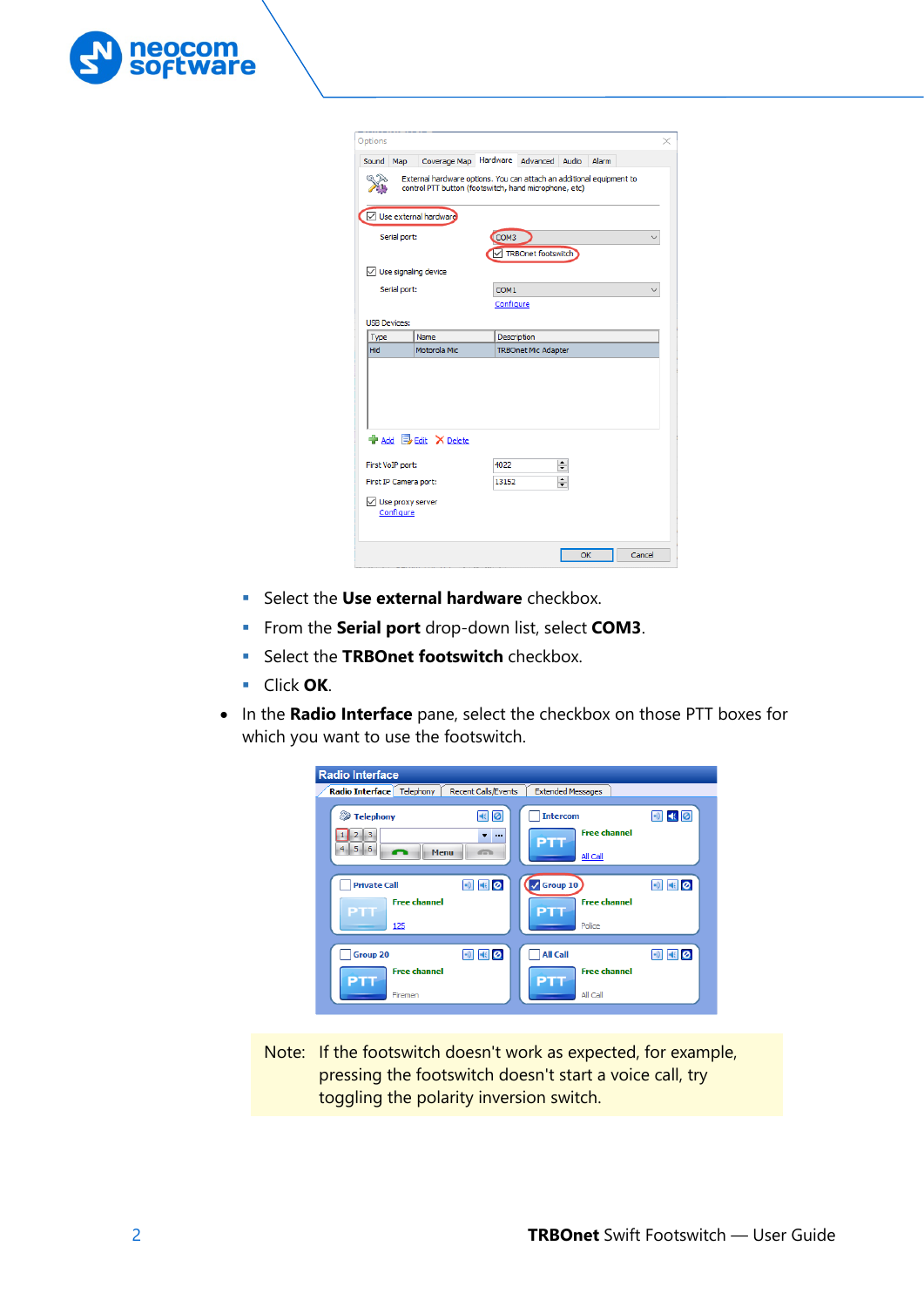

#### **2.2 Connection via USB-port using the M002 adapter**

This section describes how to connect the footswitch to the PC via a USB-port and configure required parameters in TRBOnet Dispatch Console.

- Connect the footswitch to a USB-port of the PC by using the M002 adapter.
- Run TRBOnet Dispatch Console.
- On the **Tools** menu, click **Options**.
- In the **Options** dialog box, select the **Hardware** tab.
- In the **USB Devices** section, click **Add>HID**.

| Sound Map                            |                     | Coverage Map                                                            | Hardware      | Advanced Audio Alarm                                                                                                          |                  |  |  |
|--------------------------------------|---------------------|-------------------------------------------------------------------------|---------------|-------------------------------------------------------------------------------------------------------------------------------|------------------|--|--|
|                                      |                     |                                                                         |               | External hardware options. You can attach an additional equipment to<br>control PTT button (footswitch, hand microphone, etc) |                  |  |  |
|                                      |                     | Use external hardware                                                   |               |                                                                                                                               |                  |  |  |
|                                      | Serial port:        |                                                                         | COM3          |                                                                                                                               |                  |  |  |
|                                      |                     |                                                                         |               | TRBOnet footswitch                                                                                                            |                  |  |  |
|                                      |                     | $\sqrt{\phantom{a}}$ Use signaling device                               |               |                                                                                                                               |                  |  |  |
|                                      | Serial port:        |                                                                         | COM1          |                                                                                                                               |                  |  |  |
|                                      |                     |                                                                         | Configure     |                                                                                                                               |                  |  |  |
|                                      | <b>USB Devices:</b> |                                                                         |               |                                                                                                                               |                  |  |  |
|                                      |                     |                                                                         |               |                                                                                                                               |                  |  |  |
| Type                                 |                     | Name                                                                    | Description   |                                                                                                                               |                  |  |  |
| <b>Add</b><br>First Vo 9<br>First IP | Configure           | Filit X De<br>HID<br><b>DirectX</b><br><b>TIPRO</b><br>Use proxy server | 4022<br>13152 |                                                                                                                               | $\div$<br>$\div$ |  |  |

• In the **HID** dialog box, specify the following parameters:

| <b>HID</b>     |                            |
|----------------|----------------------------|
| Name:          | Footswitch1                |
| Device:        | <b>TRBOnet Mic Adapter</b> |
| Mask (hex):    | 0000000000FF               |
| Press (hex):   | 78                         |
| Release (hex): | 5F                         |
| Indicator:     |                            |
|                |                            |
|                | Cancel                     |
|                | OK                         |

**Name**

Enter a name for the device.

**Device**

From the drop-down list, select **TRBOnet Mic Adapter**.